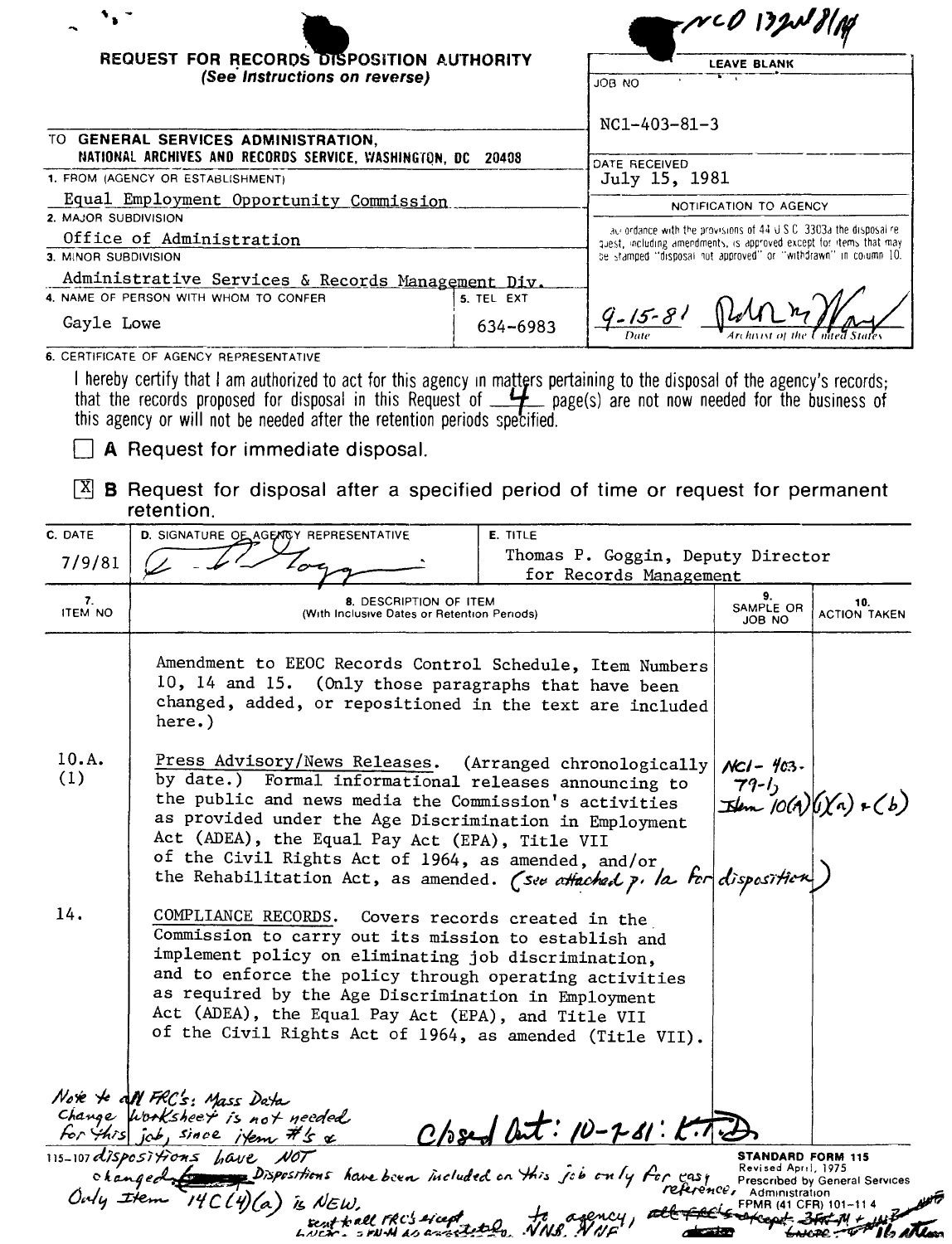••

10A(1) Press Advisories/News Releases. (see p. 1 for description)

(a) Record Copy. (Program Office)

 $\hat{\phantom{a}}$ 

 $\ddot{ }$ 

PERMANENT. Break files annually. Transfer to FRC when 2 years old. Offer to NARS when 10 years old, in $\not$ -year blocks.

*iO* (b) All other copies, including background material.

Destroy on site when obsolete or no longer needed for reference.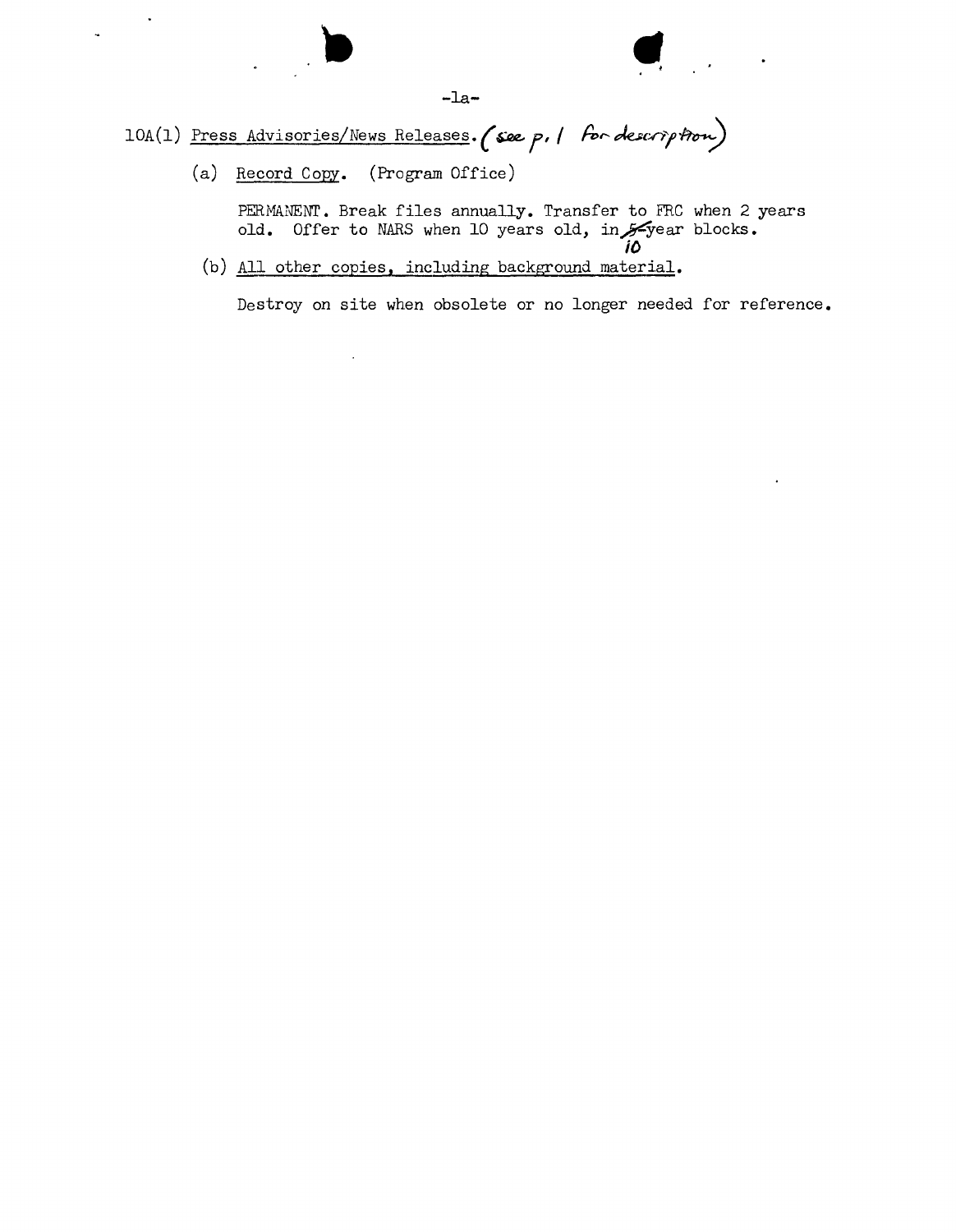Standard Form No. 115-A<br>Respose November 1951<br>Prescribed by General Services Administration<br>GBA Reg. 3-1V-106<br>115-202  $\mathbf{r}$ 

 $\ddot{\phantom{a}}$  $\overline{a}$ 



 $\mathcal{L}$ 

| No. |  |
|-----|--|
|     |  |

 $\mathbf{r}$  $\ddot{\phantom{a}}$  $\overline{a}$ 

 $\overline{2}$ 

page

ʹζ  $of<sub>-</sub>$ 

Page

## REQUEST FOR AUTHORITY TO DISPOSE OF RECORDS-Continuation Sheet

| 7.<br>ITEM NO.   | 8. DESCRIPTION OF ITEM<br>(WITH INCLUSIVE DATES OR RETENTION PERIODS)                                                                                                                                                                                                                                                                                                                                                                                                                                                                                                                                                                                                        | 9.<br><b>SAMPLE OR</b><br>JOB NO.          | 10.<br><b>ACTION TAKEN</b> |
|------------------|------------------------------------------------------------------------------------------------------------------------------------------------------------------------------------------------------------------------------------------------------------------------------------------------------------------------------------------------------------------------------------------------------------------------------------------------------------------------------------------------------------------------------------------------------------------------------------------------------------------------------------------------------------------------------|--------------------------------------------|----------------------------|
| 14.A.            | PLANS AND POLICY. (Arranged alphabetically by subject.)<br>Documents relating to the establishment of policy,<br>direction, guidance and assistance in the compliance<br>process. Records include guidelines enunciating ADEA,<br>EPA, and/or Title VII related policy, policy interpre-<br>tations of the equal employment opportunity laws and<br>regulations, Commission rules and regulations published<br>in the Federal Register, and other related matters to<br>translate Commission policy. (see p. 2A, attached, for disposition                                                                                                                                   | $NCl - 403$<br>$79 - 1,$<br>Htm<br>I4A CI. |                            |
| 14.C.            | CHARGES. Records pertaining to the compliance process<br>which include receipt of complaints of job discrimi-<br>nation; investigation; conciliation with the employer,<br>union, employment agency or labor management appren-<br>ticeship programs; compliance review; Commissioner<br>charges; and general material pertaining to discrimi-<br>nation under ADEA, EPA, and/or Title VII.<br>Record copies of documents, including<br>forms and ADP data, created during the compliance<br>process of a discrimination complaint are maintained<br>in the official charge file. (Schedule applies to<br>Headquarters and Field Offices.) (see NCI-403-79-1, Blems 14C, For |                                            |                            |
| 14.C.<br>(4)(a)  | Concurrent ADEA/EPA/Title VII cases where monetary<br>benefits are realized.<br>Retire to FRC one (1) year after date of last action.<br>Destroy two (2) years later.                                                                                                                                                                                                                                                                                                                                                                                                                                                                                                        |                                            |                            |
| 14.C.<br>(4)(b)  | All other negotiated settlements, including cases<br>where equal pay or age monetary benefits are not<br>realized.<br>Destroy one (1) year after the expiration of the<br>calendar year in which respondent submitted written<br>notice of having satisfied each obligation contained<br>in the contract, or date of signature of the contract,<br>whichever occurs later.                                                                                                                                                                                                                                                                                                   | NCI- 403-                                  |                            |
| 14.C.<br>(5)(a)2 | Files of Value. No Violation/No Cause files which<br>are of value in the development of class action or<br>pattern and practice for future cases.<br>Refine to FRC I year after last action. Destroy 3 yrs.                                                                                                                                                                                                                                                                                                                                                                                                                                                                  | Nc1-403-<br>$79 - 1$<br>Item               |                            |
| 14.C.<br>(5)(a)3 | All Other No Violation/No Cause Files. Files having<br>no future value.<br>Destroy I year after the year of the last action.                                                                                                                                                                                                                                                                                                                                                                                                                                                                                                                                                 | $NCI - 407 -$<br>I'Hem MC(S)(a)3           |                            |
| 14.C.<br>(5)(b)  | Letter of Violation/Cause. All documents in the<br>charge file.<br>(see p. 2A, attached, for disposition)                                                                                                                                                                                                                                                                                                                                                                                                                                                                                                                                                                    | $NCI - 403$ .                              |                            |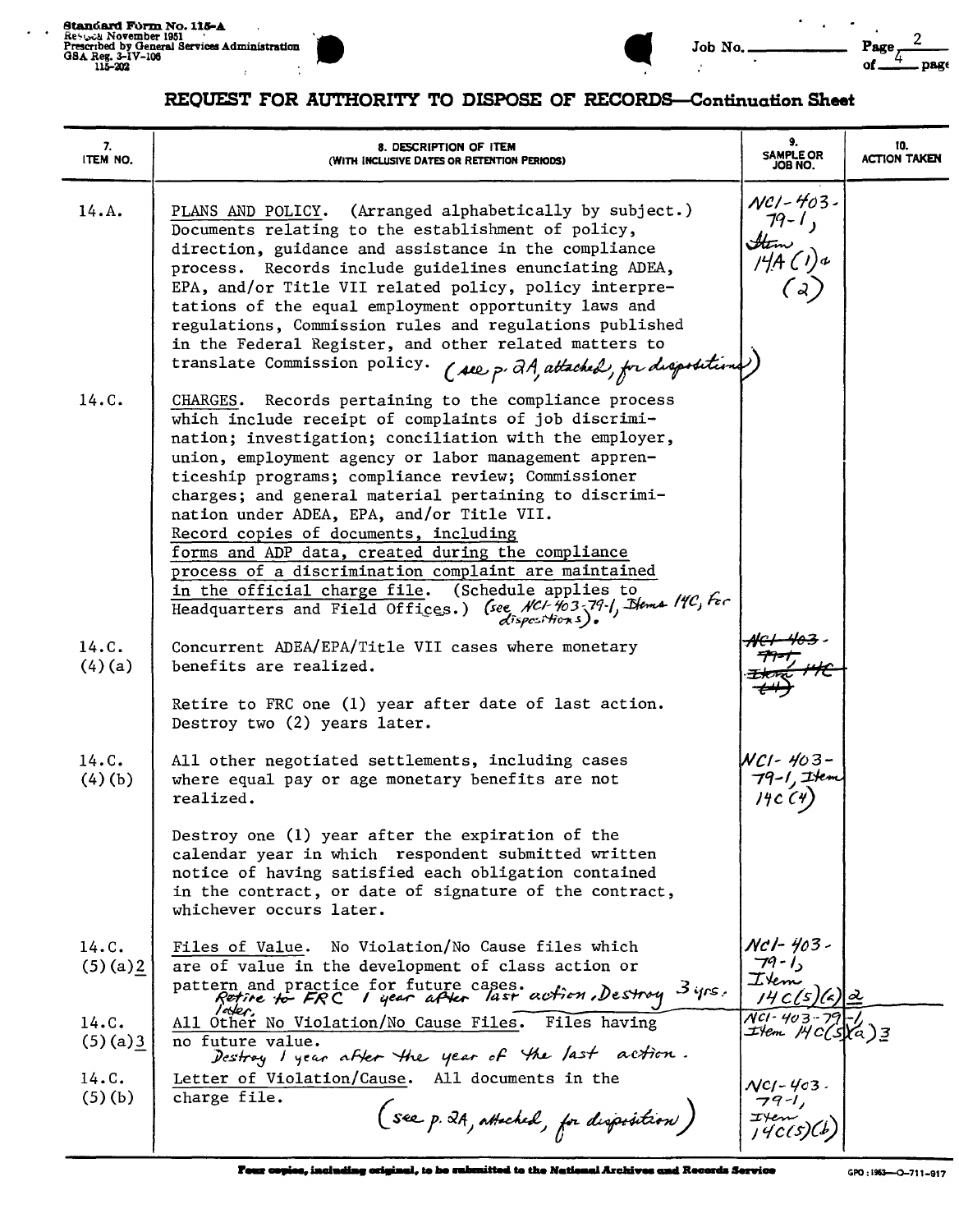l4A. Plans and Policy. (see p.2 for description).

(1) Record Copy (Program Office,

**•** 

PERMANENT. Break files annually. Transfer to the FRC when 5 years old. Offer to NARS 15 years after file break, in 5-year blocks.<br>10

(2) All other copies

Destroy on site when 2 years old or when no longer needed for reference, whichever is earlier.

 $1/2C(5)(b)$ . Letter of Violation  $\frac{1}{2}$  ,  $\frac{1}{2}$  ,  $\frac{1}{2}$  ,  $\frac{1}{2}$  ,  $\frac{1}{2}$  ,  $\frac{1}{2}$  ,  $\frac{1}{2}$  ,  $\frac{1}{2}$  ,  $\frac{1}{2}$  ,  $\frac{1}{2}$  ,  $\frac{1}{2}$  ,  $\frac{1}{2}$  ,  $\frac{1}{2}$  ,  $\frac{1}{2}$  ,  $\frac{1}{2}$  ,  $\frac{1}{2}$  ,  $\frac{1}{2}$  ,  $\frac{1}{2}$  ,  $\frac{1$ Letter of Violation/Cause. (see p.2 for description)

> 1 Landmark Cases. (Filed alphabetically by respondent/issue) Record copy of cases which state a principle of law and is so definite in its terms and so generally acquiesced in and act on that it has come to be recognized as the accepted rule on a given question, particularly where decision is made by a court of last resort construing a statute. (See Item l5B for criteria of landmark cases.)

PERMANENT. Transfer to-nearest Federal Records Center two (2) years after final court action. Offer to National Archives ten (10) years after final court action,  $:$ (An. Vol. 2 cu. ft.)

*<u>2 All Other <sub>A</sub>Cause Files</u>. (Arranged by year* of closure and sequentially by chargenumber)

Retire to Federal Records Center one (1) year after the year of the last action, including action in the Federal Courts or the last compliance review (the final report submitted by the respondent after conciliation to indicate compliance). Destroy after three (3) additional years.

*- - ~ ---- ...or-.-- -- ..* # -. - - \_. - \_ ~~ \_\_. ~\_~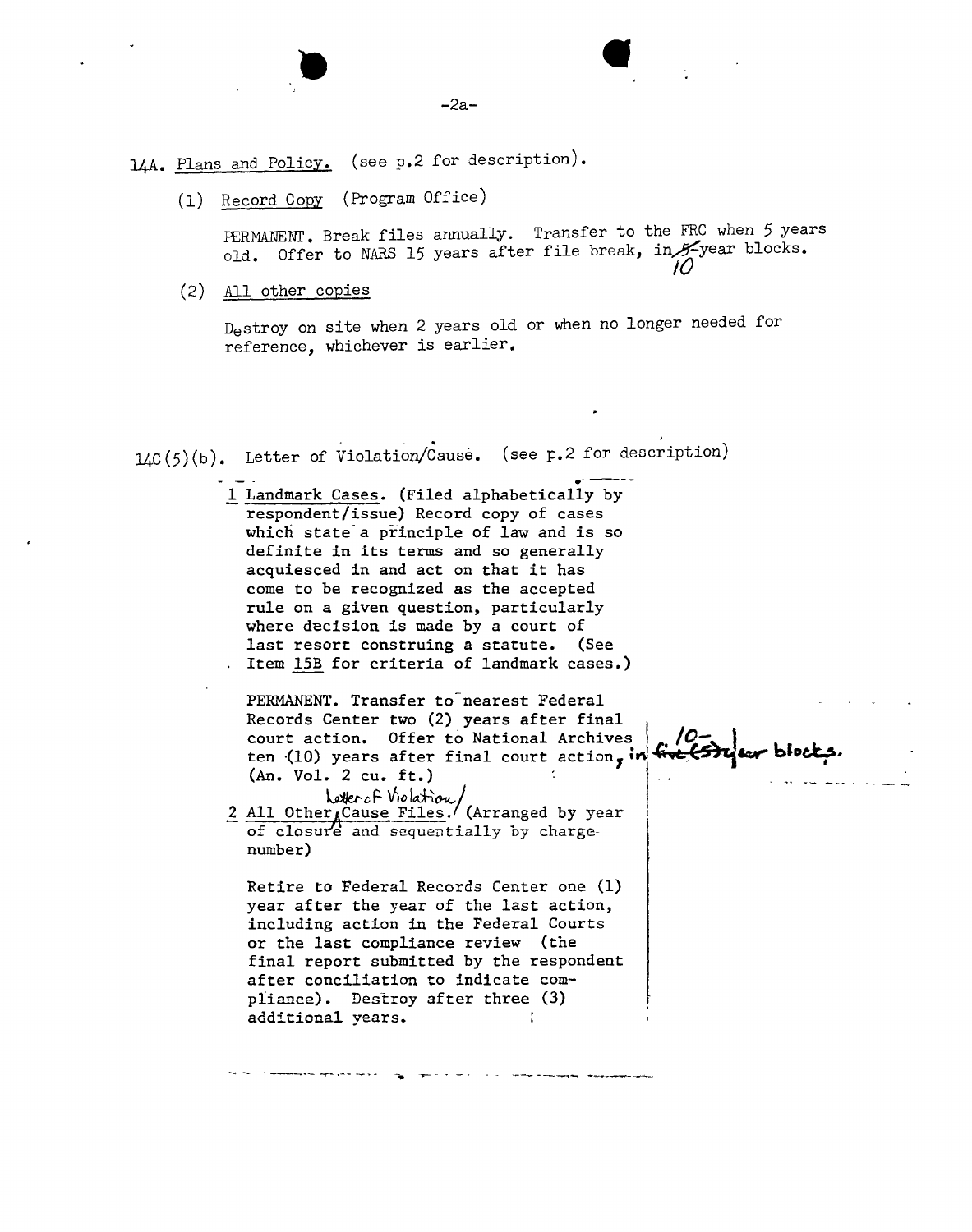

 $\ddot{\phantom{a}}$ 

 $\lambda$ 

## REQUEST FOR AUTHORITY TO DISPOSE OF RECORDS-Continuation Sheet

| 7.<br>ITEM NO.   | 8. DESCRIPTION OF ITEM<br>(WITH INCLUSIVE DATES OR RETENTION PERIODS)                                                                                                                                                                                                                                                                                                                                                                                                                                                                                                                                                                                                                                             | 9.<br><b>SAMPLE OR</b><br>JOB NO.                           | 10.<br><b>ACTION TAKEN</b> |
|------------------|-------------------------------------------------------------------------------------------------------------------------------------------------------------------------------------------------------------------------------------------------------------------------------------------------------------------------------------------------------------------------------------------------------------------------------------------------------------------------------------------------------------------------------------------------------------------------------------------------------------------------------------------------------------------------------------------------------------------|-------------------------------------------------------------|----------------------------|
| 14.C.<br>(5)(b)2 | All Other Letter of Violation/Cause Files.<br>(Arranged)<br>by year of closure and sequentially by charge number.)<br>hetter to FRC 14° gotes year of hird action, including votion in the telesal                                                                                                                                                                                                                                                                                                                                                                                                                                                                                                                | NCI-403-79-1,<br>$H_{\text{t}}$ /9C ( $\frac{s}{b}$ ) (b) 2 |                            |
| 14.G.            | (Arranged alphabetically<br>GOVERNMENT EMPLOYMENT PROGRAMS.<br>by subject.) Documents generated in planning, developing,<br>and implementing programs which will facilitate actions<br>by Federal, State and Local governments and educational<br>institutions to bring their employment policies into<br>compliance with ADEA, EPA, Title VII, and the Rehabilitation<br>Act, as amended. Files include EEO matters, affirmative<br>action planning and programming in Federal, State and Local<br>governments and public educational institutions, affir-<br>mative action planning for employment and placement of<br>the handicapped and aged in the Federal Government,<br>and related reporting activities. |                                                             |                            |
| 14.G.<br>(1)     | EEO General Files. (Arranged alphabetically by subject.)<br>General correspondence, plans, procedures and related<br>records concerning all aspects of the equal employment<br>opportunity programs of ADEA, EPA, Title VII and Section<br>501 of the Rehabilitation Act, as amended.<br>(see p. 3A, attached, for dispositions                                                                                                                                                                                                                                                                                                                                                                                   | NCI-403-79-1,<br>IHem<br>j4GCi)(A)+(b)                      |                            |
| 15.A.<br>(2)(a)  | External Requests. One complete set of all opinions<br>issued on laws, rules and regulations as they affect<br>the Age Discrimination in Employment Act (ADEA), the<br>Equal Pay Act (EPA), Title VII of the Civil Rights<br>Act of 1964, as amended, (Title VII), the Rehabilitation<br>Act, as amended, or the agency. File includes opinions<br>on race, color, sex, national origin, religion and<br>age. It also includes supporting data, the original<br>request for the opinion and any related materials.                                                                                                                                                                                                | $NCi - 403 - 79 - 1,$<br>Item<br>$15A(2)(a)$                |                            |
| 15.B             | [See p. 3 A, attached, for disposition]<br>LITIGATION. Material pertaining to court litigation,<br>which includes court rules, court dockets, briefs,<br>orders, court decisions, ADEA cases, EPA cases, cases<br>under Sections 706 and 707 of Title VII, state cases in<br>discrimination litigation, and other legal court matters.<br>(See Item 12C(2) for computer tapes and printouts of<br>investigative material.)<br>(see p. 3a+3by attached, for dispositions)                                                                                                                                                                                                                                          | NCI-403-79-L<br>them<br>15B                                 |                            |
|                  | Four copies, including original, to he submitted to the National Archives and Records Service                                                                                                                                                                                                                                                                                                                                                                                                                                                                                                                                                                                                                     |                                                             | GPO: 1963-0-711-917        |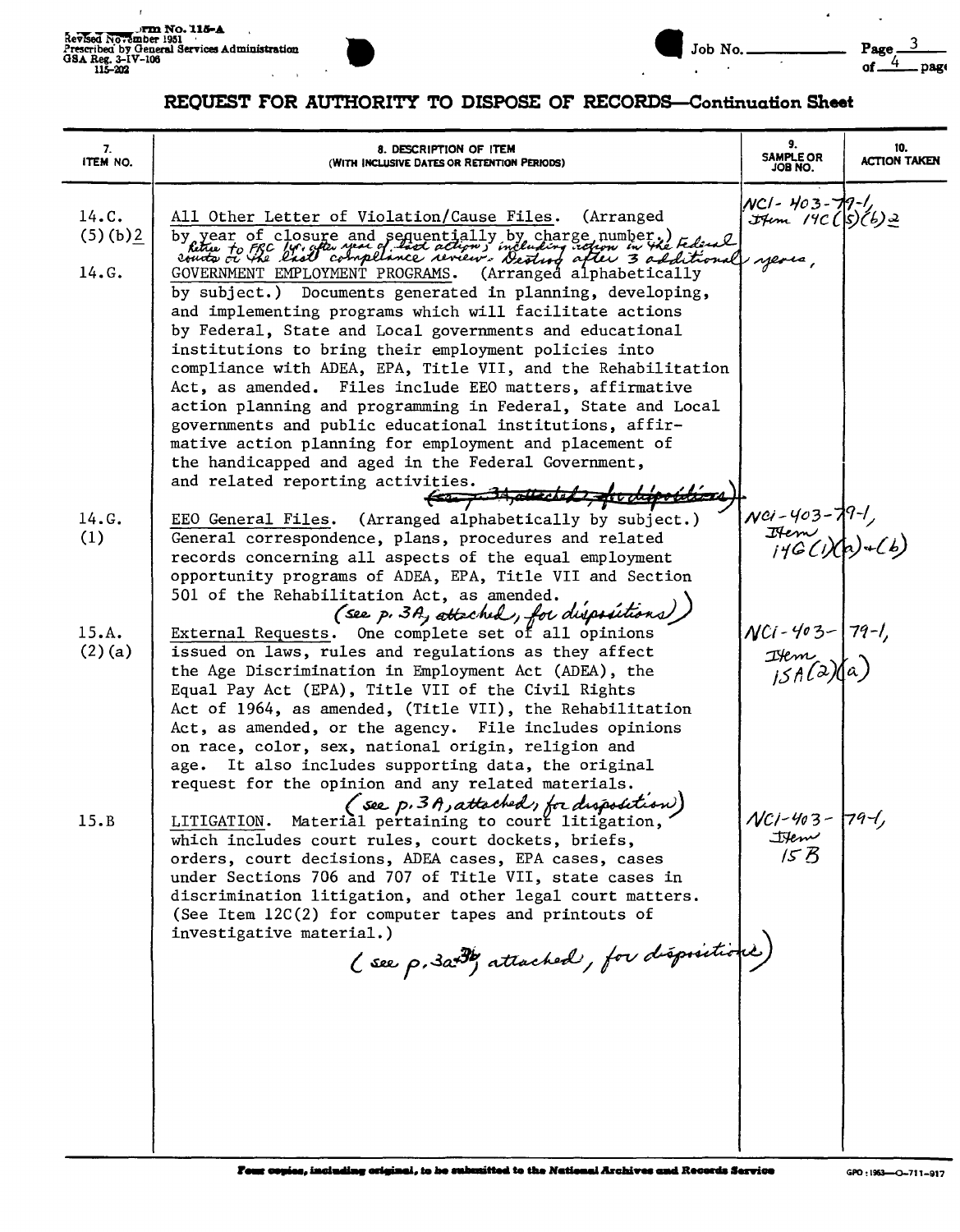$14G(1)$  EEO General Files. (see p.3 for description)

(a) Record Copy. (Program Office)

Break files annually. Destroy when 3 years old or when material is obsolete or superseded, whichever occurs first.

(b) All other copies

Destroy when no longer needed.

- $15A(2)(a)$  External Requests. (see p.3 for description)
	- 1 Record Copy (Program Office)

PERMANENT. Retire to FRC when 2 years old. Offer to NARS when 10 years old, in  $#$ -year blocks.

2 All other copies

Destroy when no longer needed for reference.

*10*

15B Litigation. (see p. 3 for description)

*J*

(1) General Litigation Files. (Arranged alphabetically by issue/subject.) Litigation records initiated by or coordinated with other offices of the \_Commission in which the Office of the General Counsel has an interest. Includes consent decreesmotions, protecting orders, etc. (This file excludes material which becomes a part of the official charge/case\_file.)

(a) Record Copy. (General Counsel)

 $f_{\alpha}$   $f_{\alpha}$   $f_{\alpha}$   $f_{\alpha}$   $f_{\alpha}$   $f_{\alpha}$   $f_{\alpha}$   $f_{\alpha}$   $f_{\alpha}$   $f_{\alpha}$   $f_{\alpha}$   $f_{\alpha}$   $f_{\alpha}$   $f_{\alpha}$   $f_{\alpha}$   $f_{\alpha}$   $f_{\alpha}$   $f_{\alpha}$   $f_{\alpha}$   $f_{\alpha}$   $f_{\alpha}$   $f_{\alpha}$   $f_{\alpha}$   $f_{\alpha}$   $f_{\alpha}$   $f_{\alpha}$   $f_{\alpha}$   $f_{\alpha$ years old.

(b) All Other Copies.

Destroy when no longer needed for reference.

- (2) EEOC Defendant Case File. (Arranged alphabetically by name) Records of the litigation process in which EEOC is the defendant. Included are motions interrogatories, briefings, consent decrees, final orders of the court, and other related legal documents:
	- (a) \*Landmark Cases. Record copy of cases that are! of continuing value for future processing.

PERMANENT. Retire to Federal Records Center two (2) years after final court action. Offer to the National Archives ten (10) years after final court action, (An. Vol. 2 cu. fer.) *\_\_\_\_\_\_~~~\_~:J~'11V b.\~L~*

I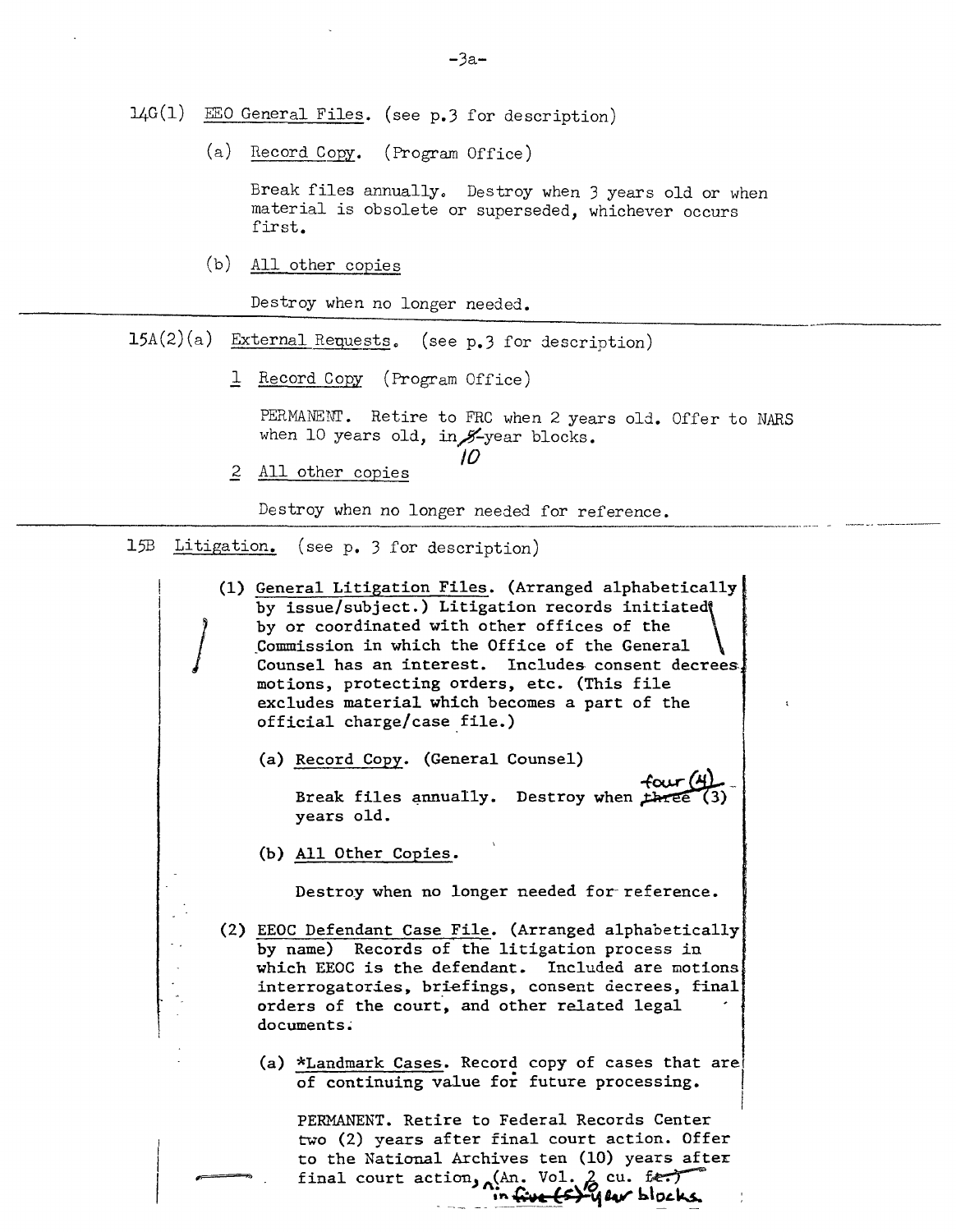| 章<br>女/                                                                                                                                                                                                                                                                                                                                           |
|---------------------------------------------------------------------------------------------------------------------------------------------------------------------------------------------------------------------------------------------------------------------------------------------------------------------------------------------------|
|                                                                                                                                                                                                                                                                                                                                                   |
| (b) All Other EEOC Defendant Case Files.                                                                                                                                                                                                                                                                                                          |
| 1 Record Copy.                                                                                                                                                                                                                                                                                                                                    |
| Retire to Federal Records Center two (2)<br>years after final court action.<br>Destroy<br>seven (7) years after final court action.                                                                                                                                                                                                               |
| 2 All Other Copies.                                                                                                                                                                                                                                                                                                                               |
| Destroy on site when no longer needed<br>for reference.                                                                                                                                                                                                                                                                                           |
| (3) EEOC Platmenti Case File. (Arranged alphabetically<br>by name) Record of the Commission's litigation<br>process against a defendant, including motions,<br>interrogatories, briefings, consent decrees, final<br>court orders, and other related legal documents.                                                                             |
| (a) *Landmark Cases. Record copy of cases that are<br>of continuing value.                                                                                                                                                                                                                                                                        |
| PERMANENT. Retire to Federal Records Center<br>one (1) year after entry of final order dis-<br>missing action. Offer to the National<br>Archives five (5) years after final dis-<br>missing action, (An. Vol., 2 cu. ft.)<br>infinaltorisar blocks.<br>(b) Permanent Injunction. Where a permanent<br>injunction is entered against a respondent. |
| Retire to Federal Records Center \$POM of strics al o<br><del>fter-strmenen</del>                                                                                                                                                                                                                                                                 |
| (c) All Other EEOC Plaintiff Case Files.                                                                                                                                                                                                                                                                                                          |
| 1 Record Copy.                                                                                                                                                                                                                                                                                                                                    |
| Retire to Federal Records Center one (1)<br>year after entry of final order dismissing<br>action. Destroy four (4) years after<br>entry of final order dismissing action.                                                                                                                                                                         |
| 2 All Other Copies.                                                                                                                                                                                                                                                                                                                               |
| Destroy on site when no longer needed for<br>reference.                                                                                                                                                                                                                                                                                           |
|                                                                                                                                                                                                                                                                                                                                                   |

 $\frac{1}{2} \left( \frac{1}{2} \right)^2$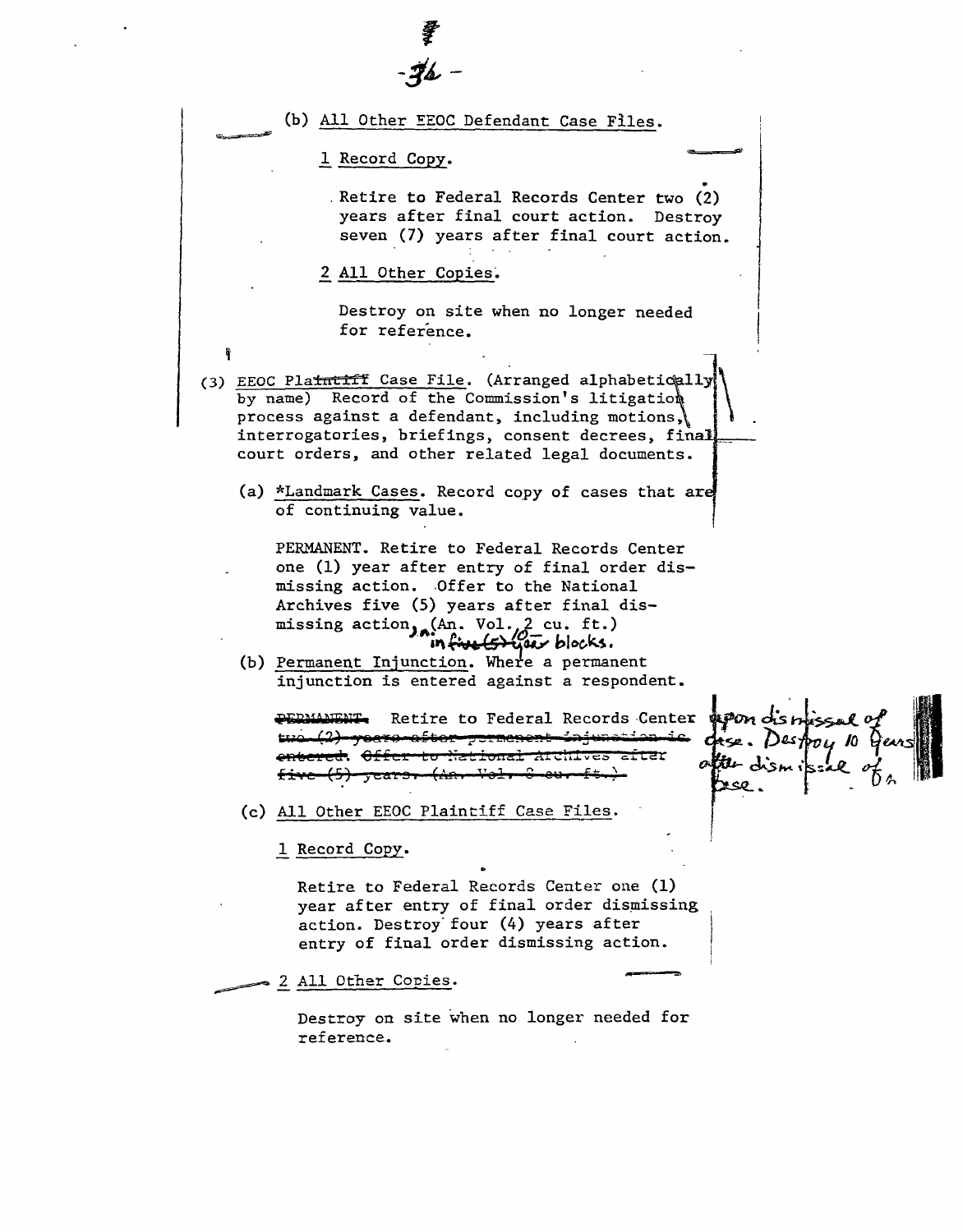



 $\mathcal{L}^{\pm}$ 

 $\ddot{\phantom{a}}$ 

 $\ddot{\phantom{0}}$ 

## REQUEST FOR AUTHORITY TO DISPOSE OF RECORDS-Continuation Sheet

| 7.<br>ITEM NO. | 8. DESCRIPTION OF ITEM<br>(WITH INCLUSIVE DATES OR RETENTION PERIODS)                                                                                                                                                                                                                                                                                                                         | 9.<br><b>SAMPLE OR</b><br>JOB NO.                       | 10.<br><b>ACTION TAKEN</b> |
|----------------|-----------------------------------------------------------------------------------------------------------------------------------------------------------------------------------------------------------------------------------------------------------------------------------------------------------------------------------------------------------------------------------------------|---------------------------------------------------------|----------------------------|
|                | Page A-48, Definition of "Landmark cases" changed to<br>read:                                                                                                                                                                                                                                                                                                                                 |                                                         |                            |
| $Foot-$        | (5) cases of major economic impact; or                                                                                                                                                                                                                                                                                                                                                        |                                                         |                            |
| note           | An additional sentence will read:                                                                                                                                                                                                                                                                                                                                                             |                                                         |                            |
|                | "Designations of landmark cases are made by EEOC's<br>Office of the General Counsel."                                                                                                                                                                                                                                                                                                         |                                                         |                            |
| 15.D.          | CONGRESSIONAL/FEDERAL AGENCY RECORDS. Material involving<br>all Congressional matters, which include Congressional<br>developments, inquiries, testimonies, and committees<br>which affect the Commission's responsibilities under<br>ADEA, EPA, and/or Title II; and Government agency<br>inquiries relating to the operations of the Commission.<br>(see p. 1a, attached), for dispositions | $NCI - 403 -$<br>$79 - 1,$<br>$H_{\text{env}}$<br>$150$ |                            |
|                |                                                                                                                                                                                                                                                                                                                                                                                               |                                                         |                            |
|                |                                                                                                                                                                                                                                                                                                                                                                                               |                                                         |                            |
|                |                                                                                                                                                                                                                                                                                                                                                                                               |                                                         |                            |
|                |                                                                                                                                                                                                                                                                                                                                                                                               |                                                         |                            |
|                |                                                                                                                                                                                                                                                                                                                                                                                               |                                                         |                            |
|                |                                                                                                                                                                                                                                                                                                                                                                                               |                                                         |                            |
|                |                                                                                                                                                                                                                                                                                                                                                                                               |                                                         |                            |
|                |                                                                                                                                                                                                                                                                                                                                                                                               |                                                         |                            |
|                |                                                                                                                                                                                                                                                                                                                                                                                               |                                                         |                            |
|                |                                                                                                                                                                                                                                                                                                                                                                                               |                                                         |                            |
|                |                                                                                                                                                                                                                                                                                                                                                                                               |                                                         |                            |
|                |                                                                                                                                                                                                                                                                                                                                                                                               |                                                         |                            |
|                |                                                                                                                                                                                                                                                                                                                                                                                               |                                                         |                            |
|                |                                                                                                                                                                                                                                                                                                                                                                                               |                                                         |                            |
|                |                                                                                                                                                                                                                                                                                                                                                                                               |                                                         |                            |